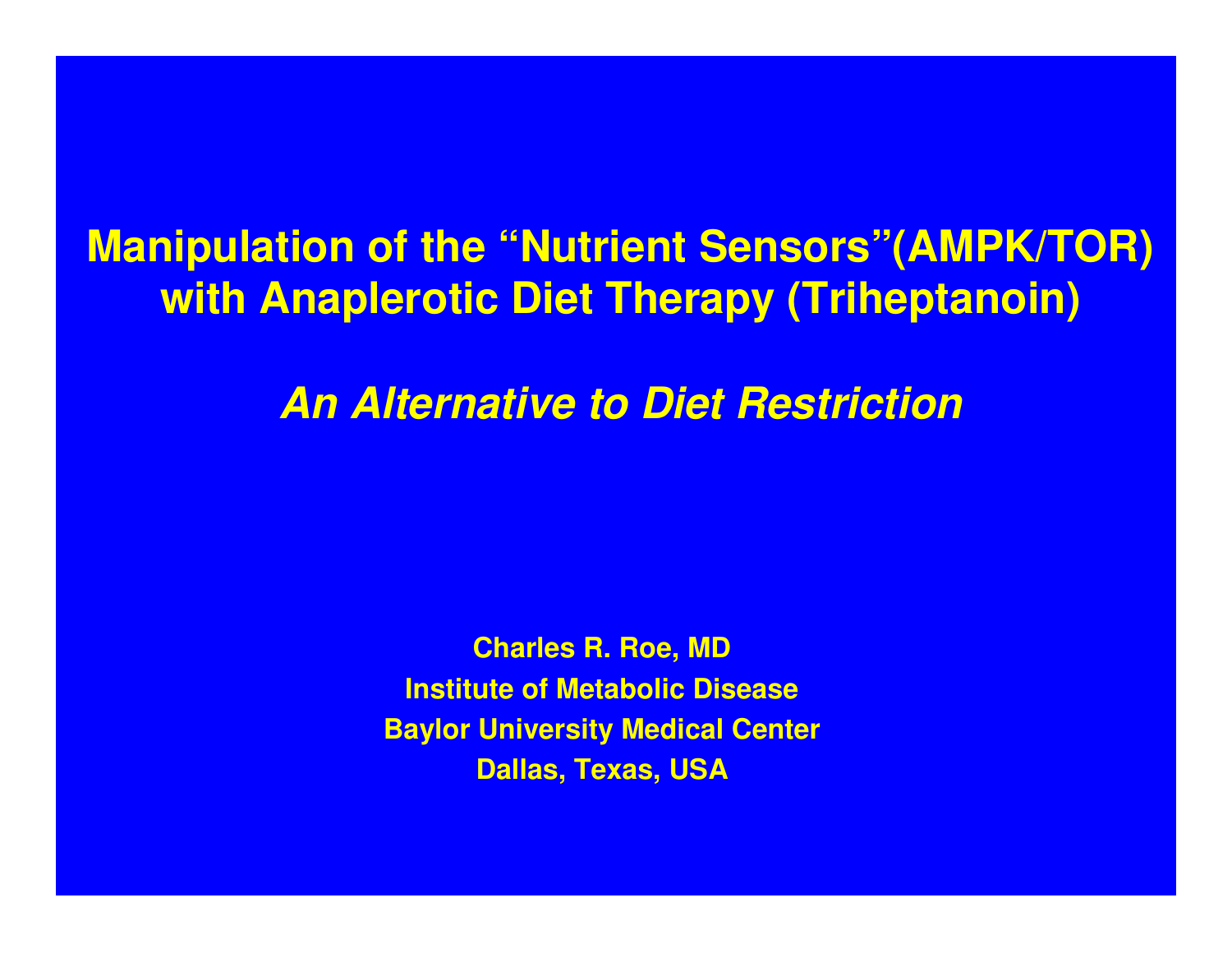### **Evolution of Therapy for Inborn Errors**

**1960's: Identification of inherited enzyme deficiencies**

**1970's: Dietary restriction of "precursor" for therapy (***Based on PKU***)**

**1980's - 1990's: Many more defects characterized; Molecular identification of disease-causing mutations**

**Current Therapy: Diet Restriction, MCT oil & supplements (***vitamins & co-factors***), Enzyme & Gene replacement**

**Recently***: Increasing concern about 2o energy compromise…*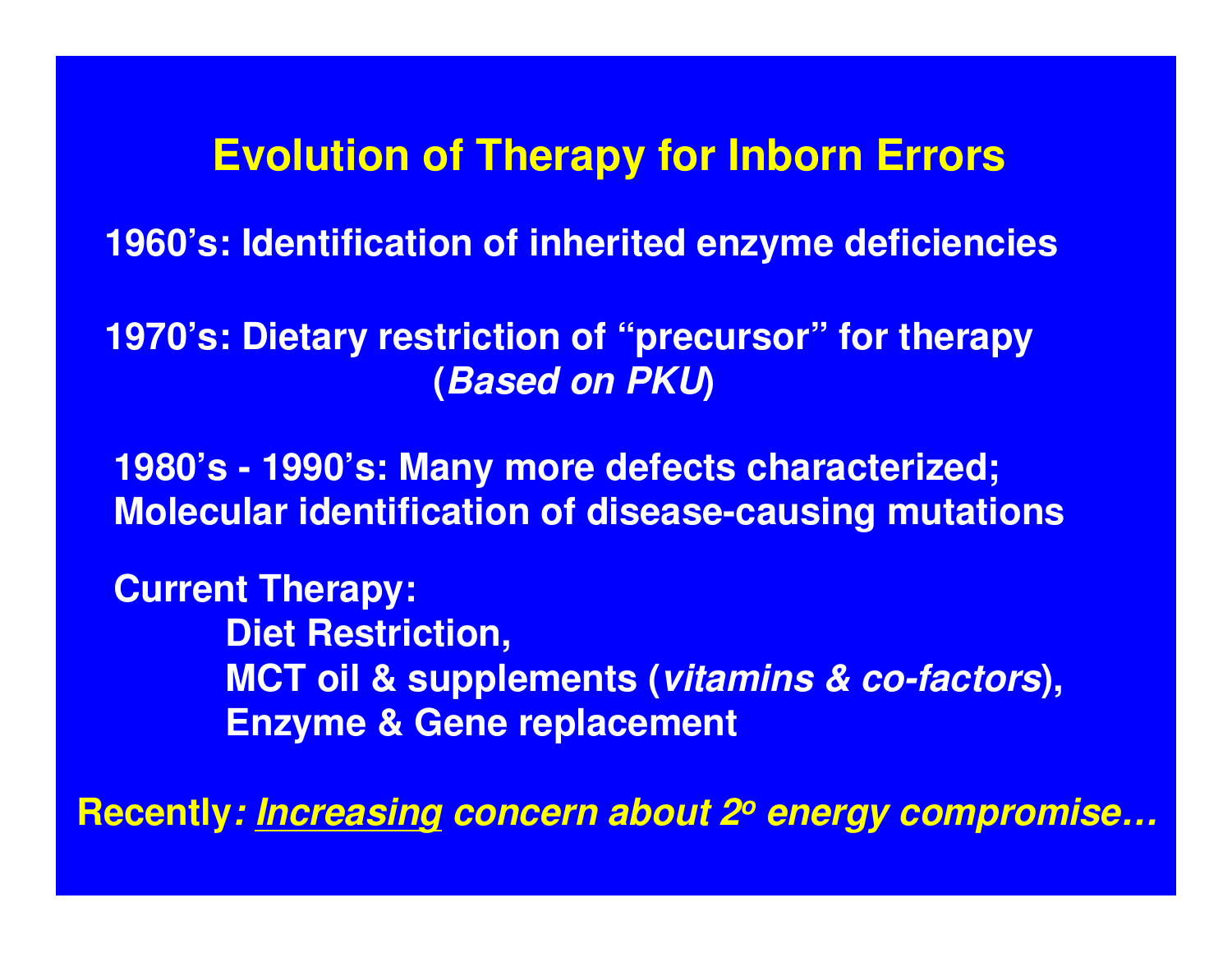#### **Rationale for Diet Restriction:**

**The belief that metabolites that accumulate behind the block account for the toxicity in these diseases.**

**Reduction of the dietary precursor that enhances abnormal metabolite production should reduce clinical consequences.**

**If the defect prevents oxidation of a major nutrient, what is the impact on cellular energy metabolism ?**

*Increasing concern about 2o energy compromise…*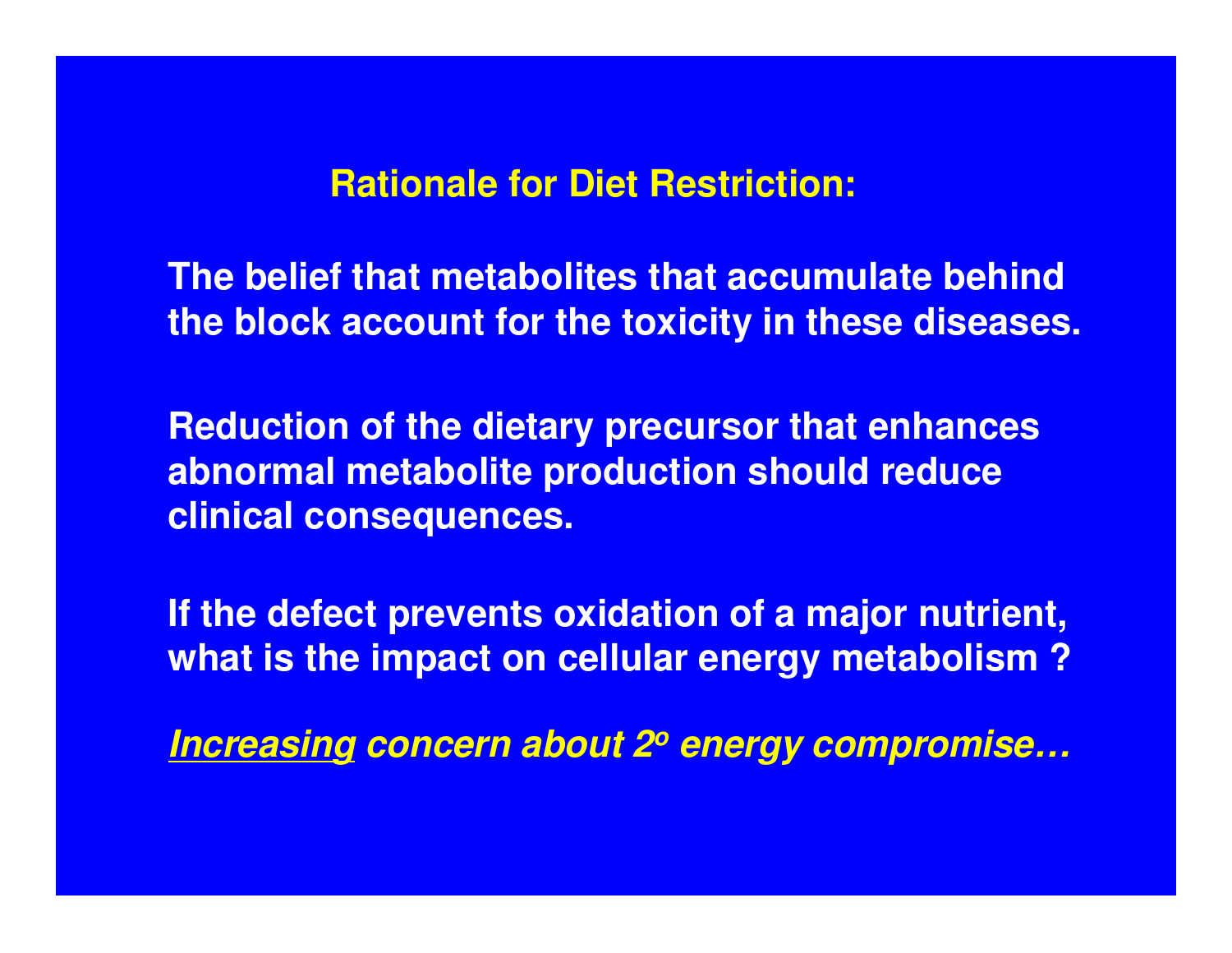### **CYTOSOLIC NUTRIENT SENSORS (serine/threonine** *kinases)*

**AMP-Activated Protein Kinase (AMPK)**

### **Mammalian Target of Rapamycin (mTOR)**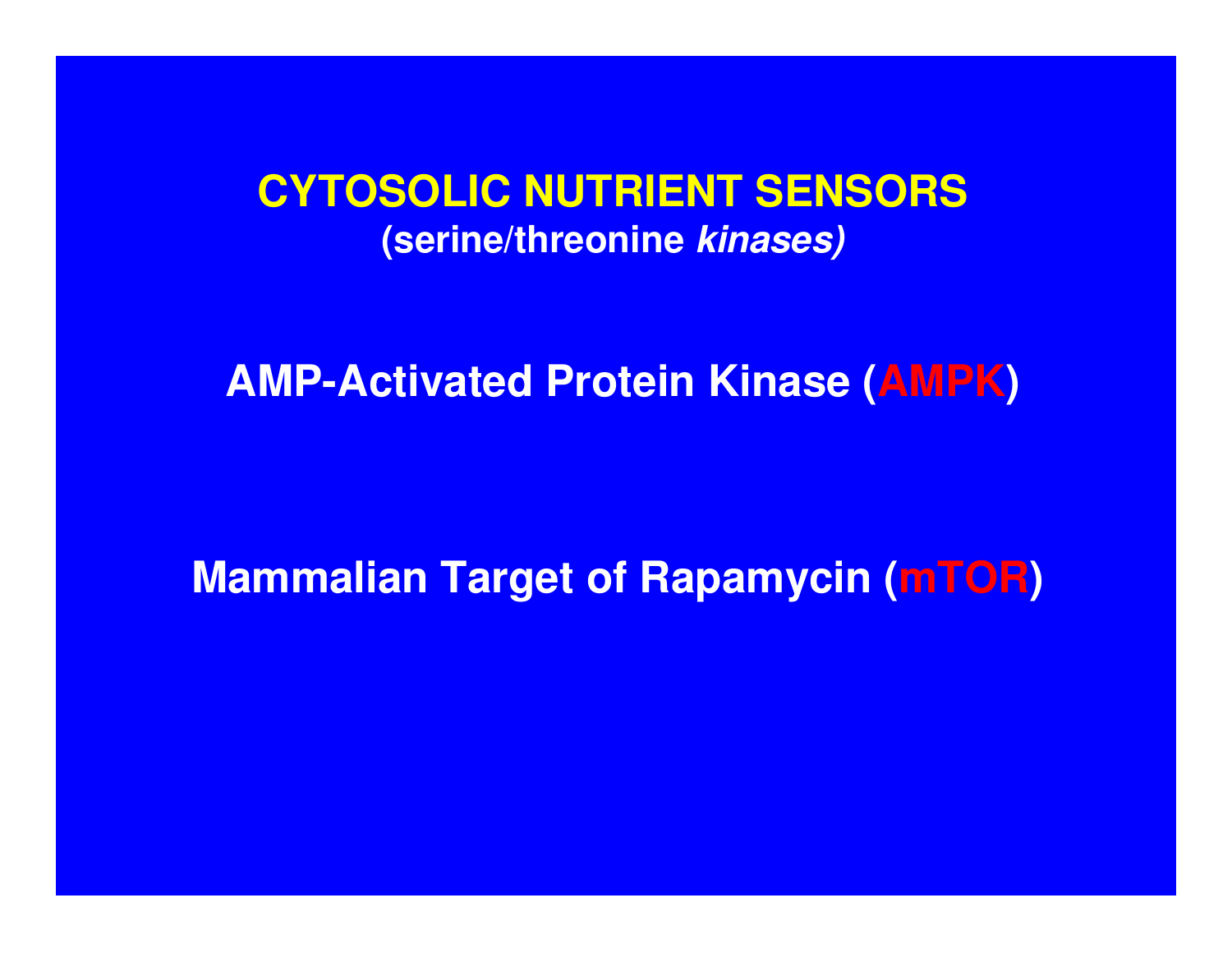

### **Result: ATP** *producing* **pathways (***catabolic***) are activated; Pathways** *consuming* **ATP (***synthetic***) are inhibited**

*(REFS: Hardie,DG. Endocrinology 144:5179-5183, 2003 Hardie,DG. Current Opinions in Cell Biology 17:167,2005)*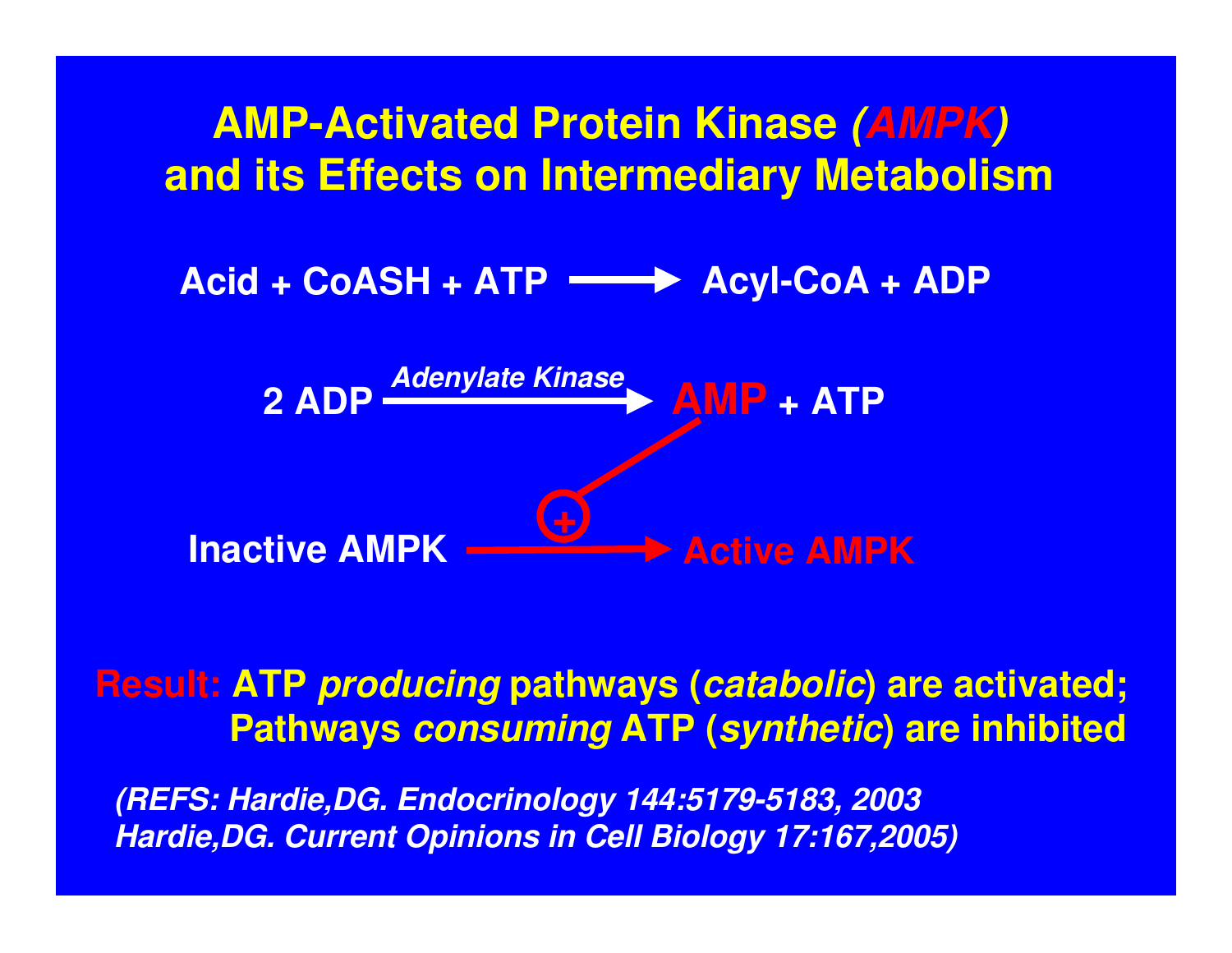## **Mammalian "***Target Of Rapamycin***": "***mTOR"*

**TOR is a serine/threonine** *kinase* **that regulates protein synthesis, cell growth, and cell proliferation**

**It integrates signals from nutrients (***amino acids, energy, and growth factors***)**

**It regulates proteins that control protein translation (***ribosomal protein S6 Kinases & initiation factor binding Proteins [4E-BP's])*

**"TOR" is a "***rheostat***" that regulates protein biosynthesis**

**(Reviews:***Fingar & Blenis, Oncogene 23: 3151, 2004 Martin & Hall, Current Opinions in Cell Biology 17:158,2005***)**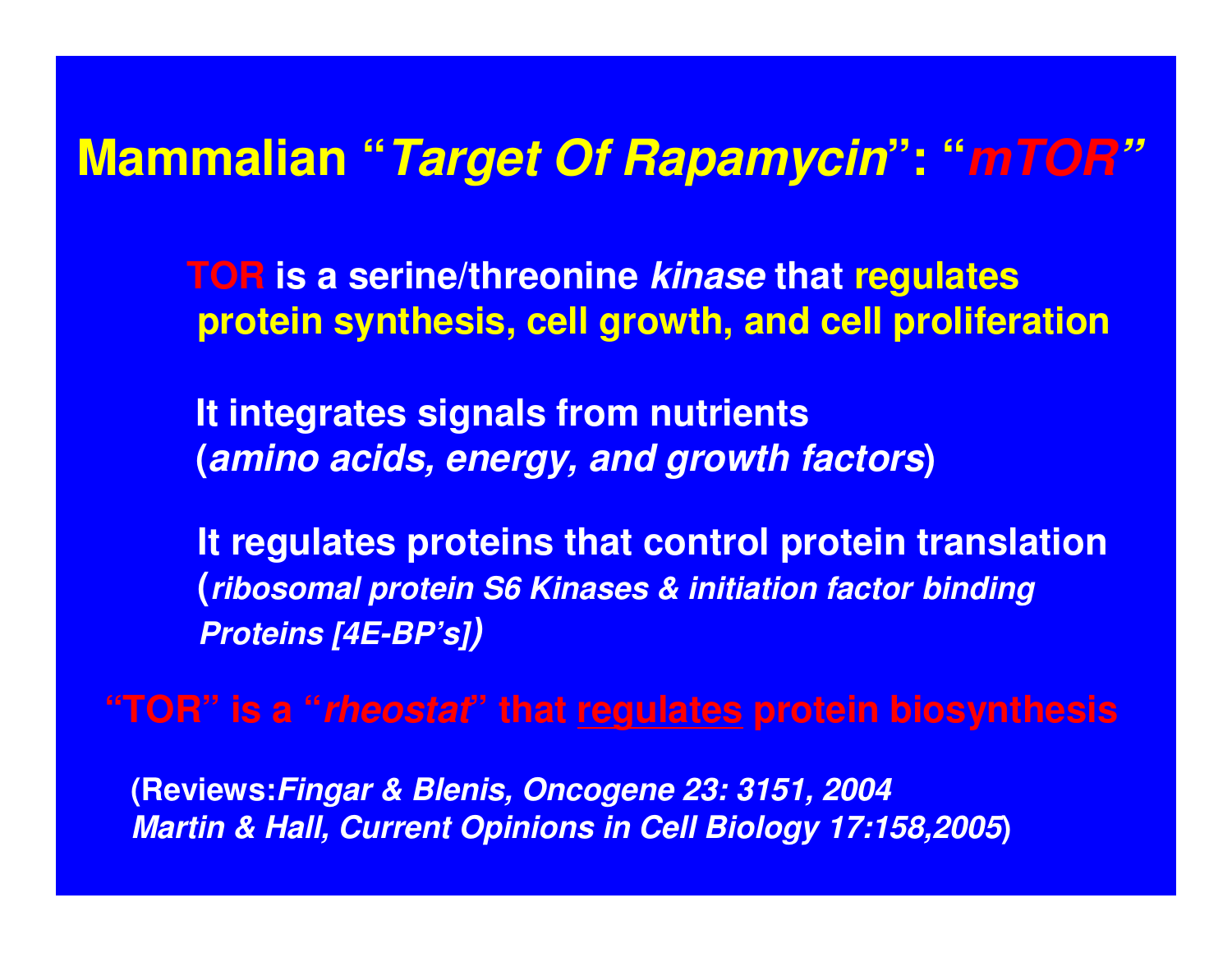### **AMP-ACTIVATED PROTEIN KINASE IS SWITCHED ON BY METABOLIC STRESSES, INCLUDING EXERCISE**

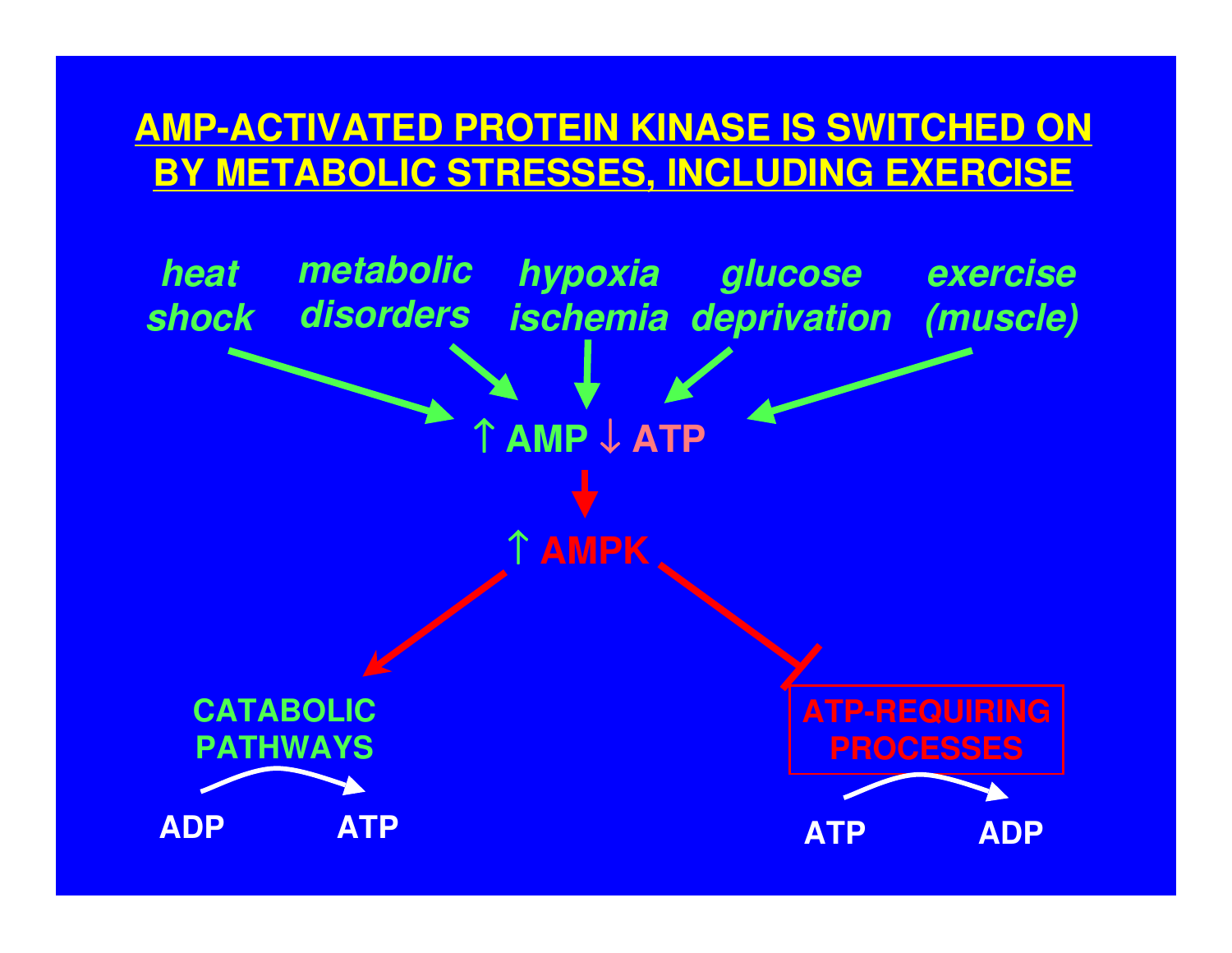### **PROCESSES REGULATED BY AMPK ACTIVATION**

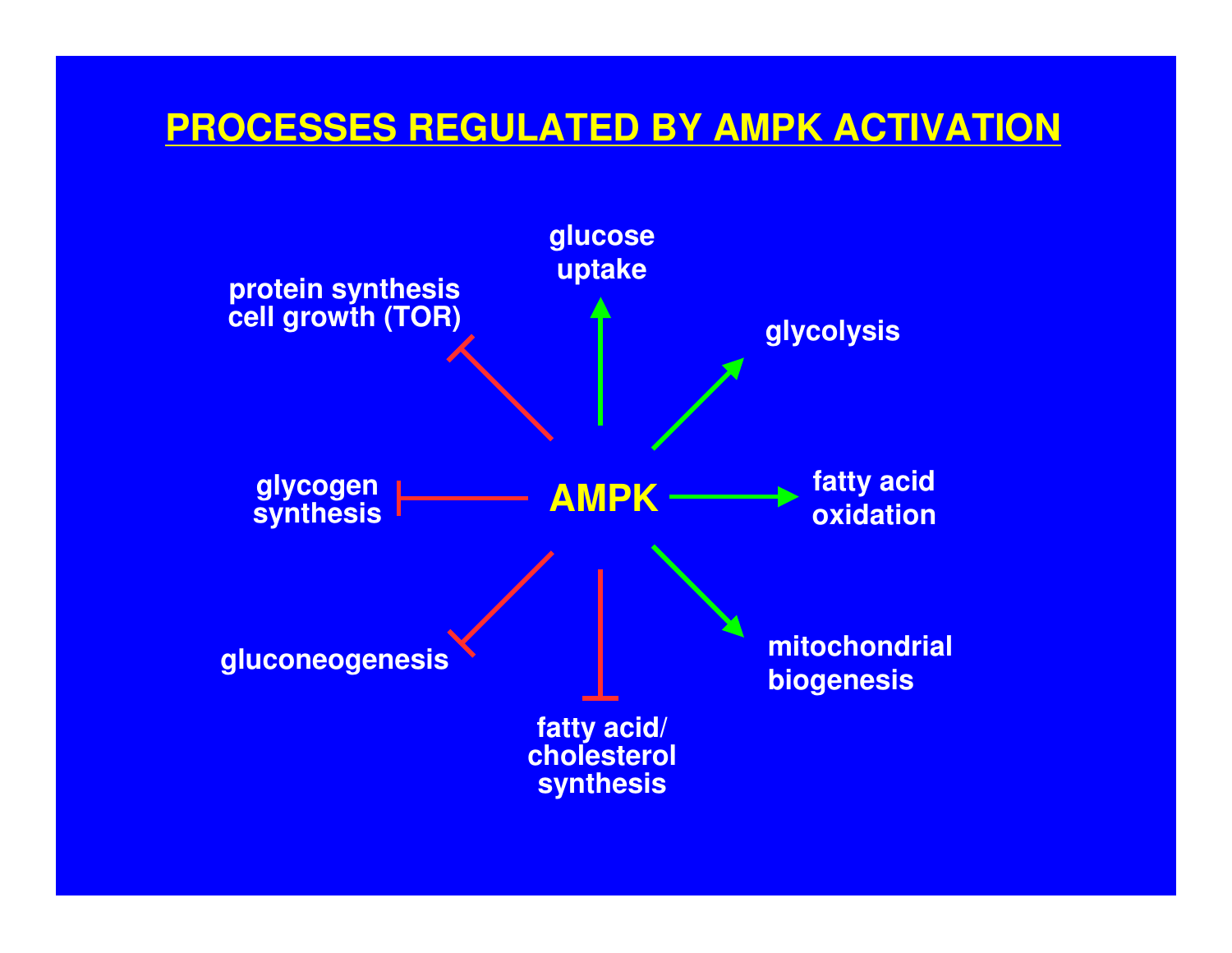### **Energy Compromise & Active AMPK in Metabolic Disorders**

**Since AMPK is activated by a high AMP:ATP ratio…..**

**An** *Alternative* **Therapy designed to enhance ATP Production would be required for correction.**

*Anaplerotic* **therapy would require an** *exogenous* **source of substrate to directly fuel the Citric Acid Cycle and produce sufficient ATP to** *inactivate* **AMPK.**

**The odd-carbon triglyceride, Triheptanoin, is an exogenous anaplerotic substrate.**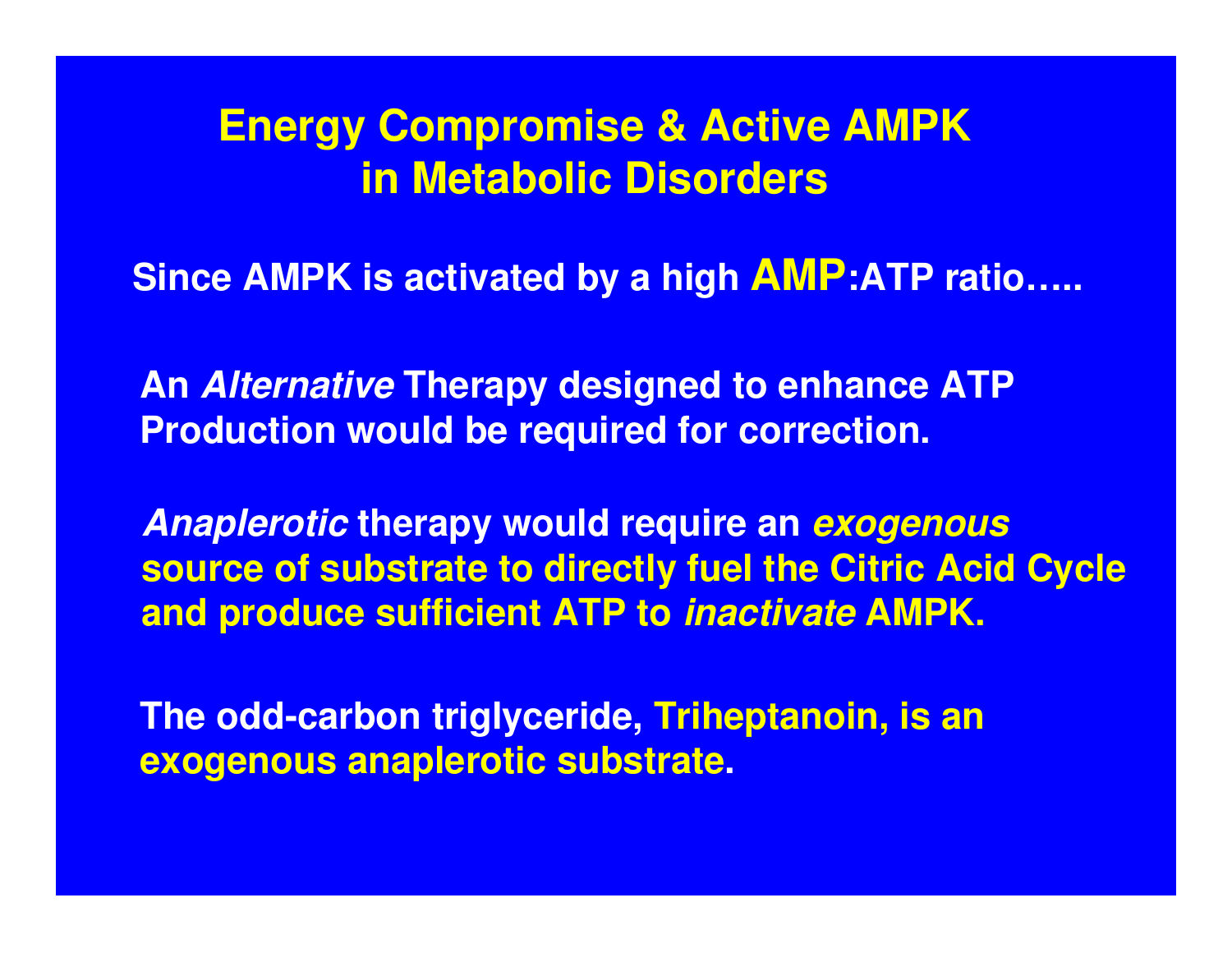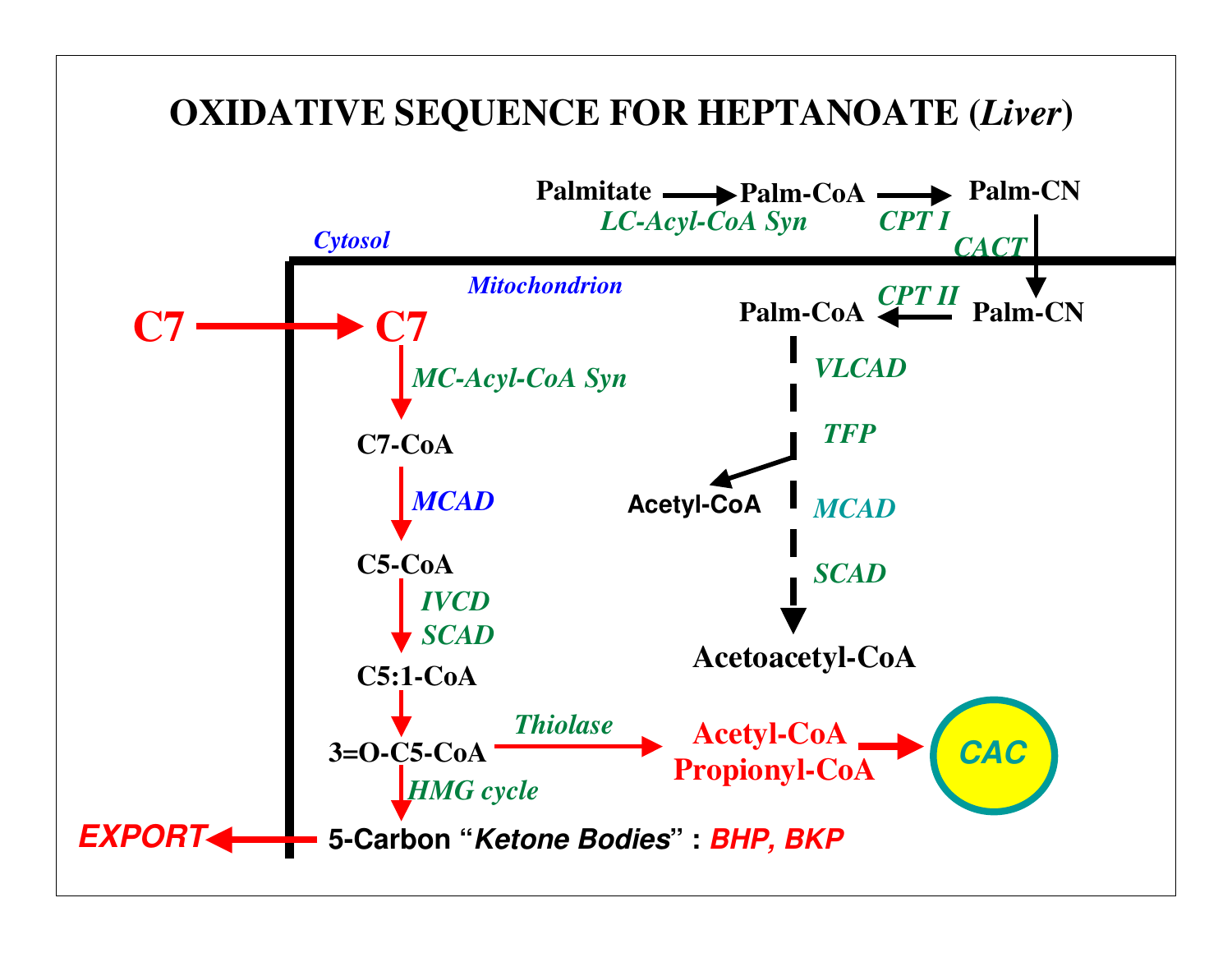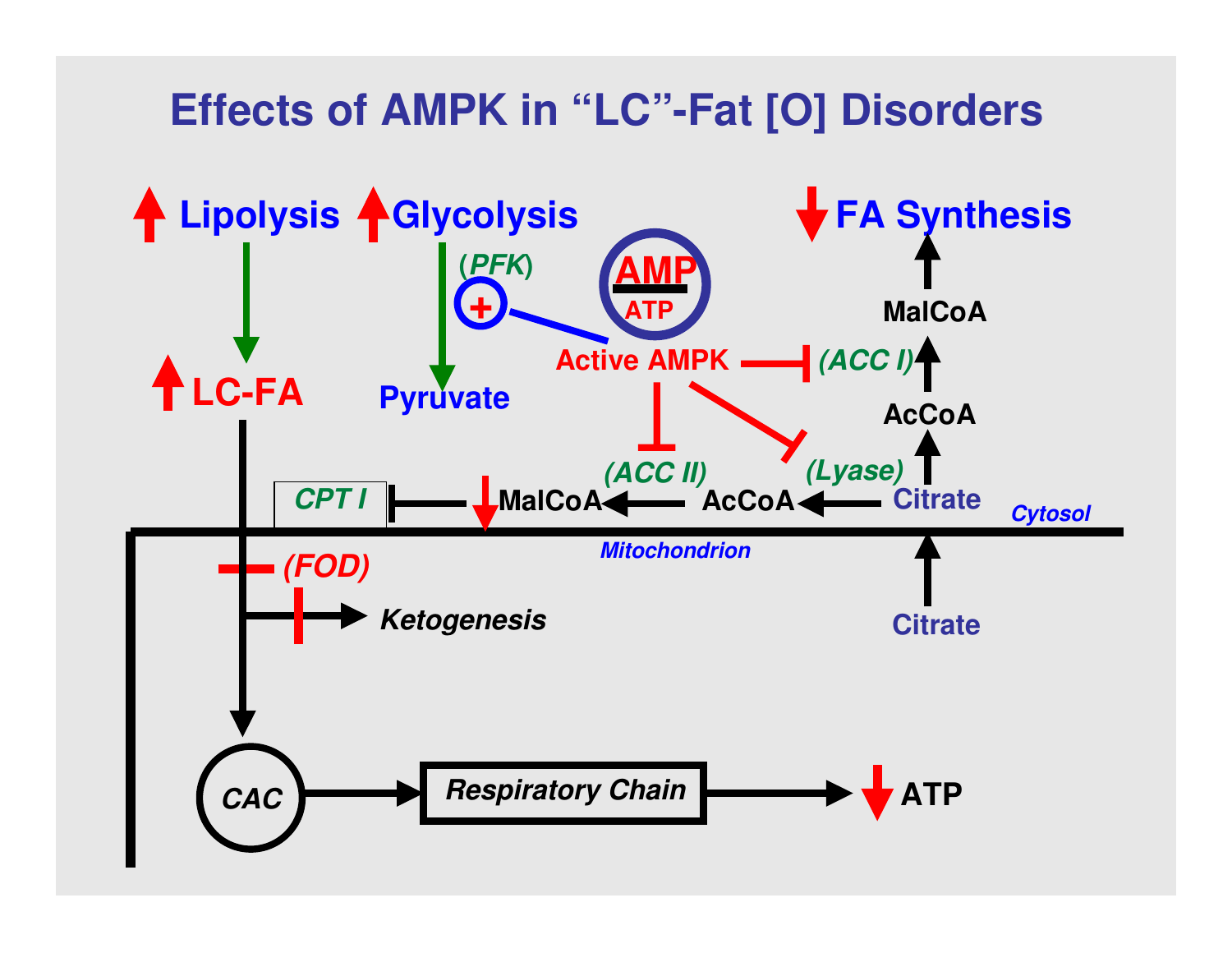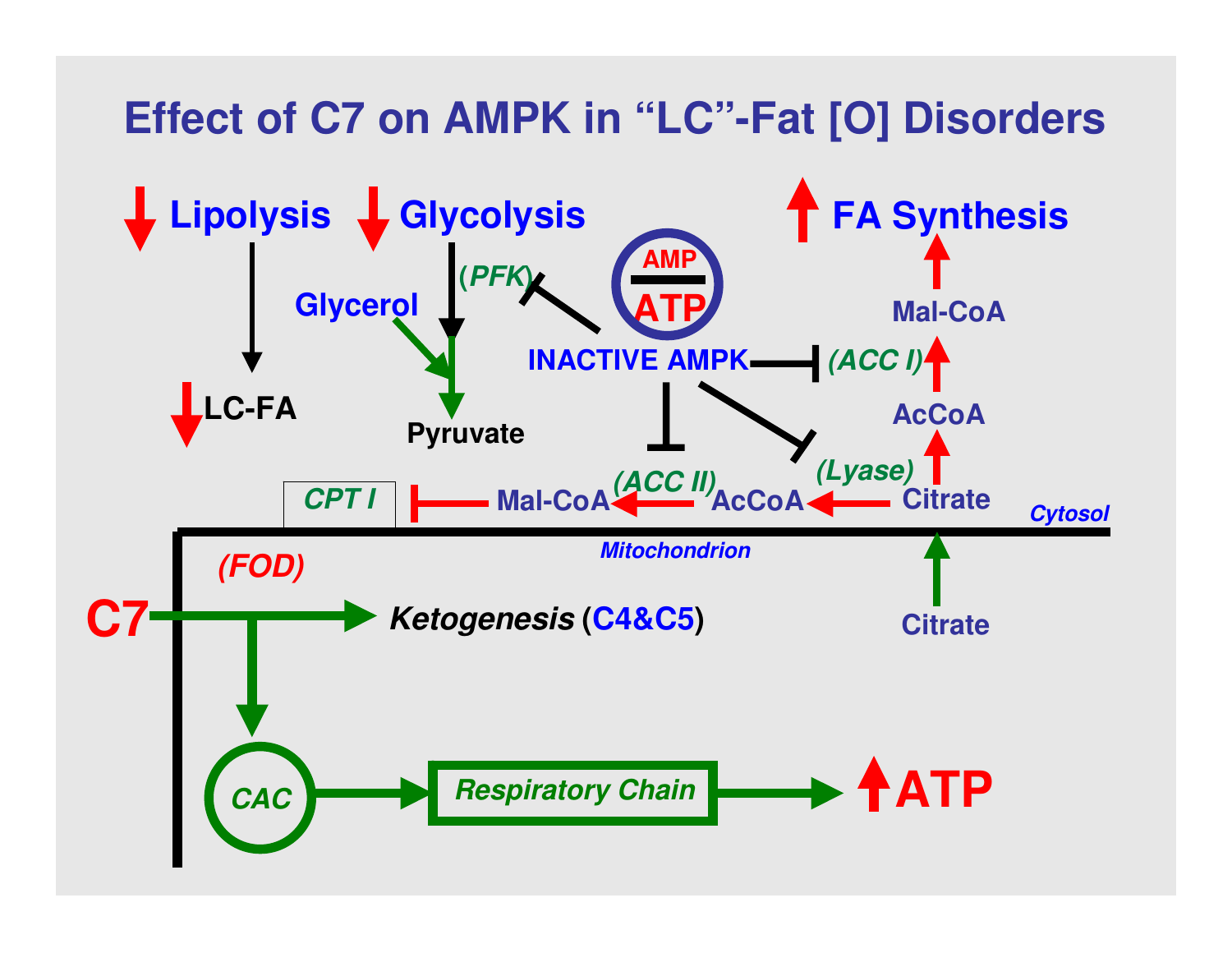**Experience with Inborn Errors: Triheptanoin Diet Rx (30-35% of total Kcal/day)**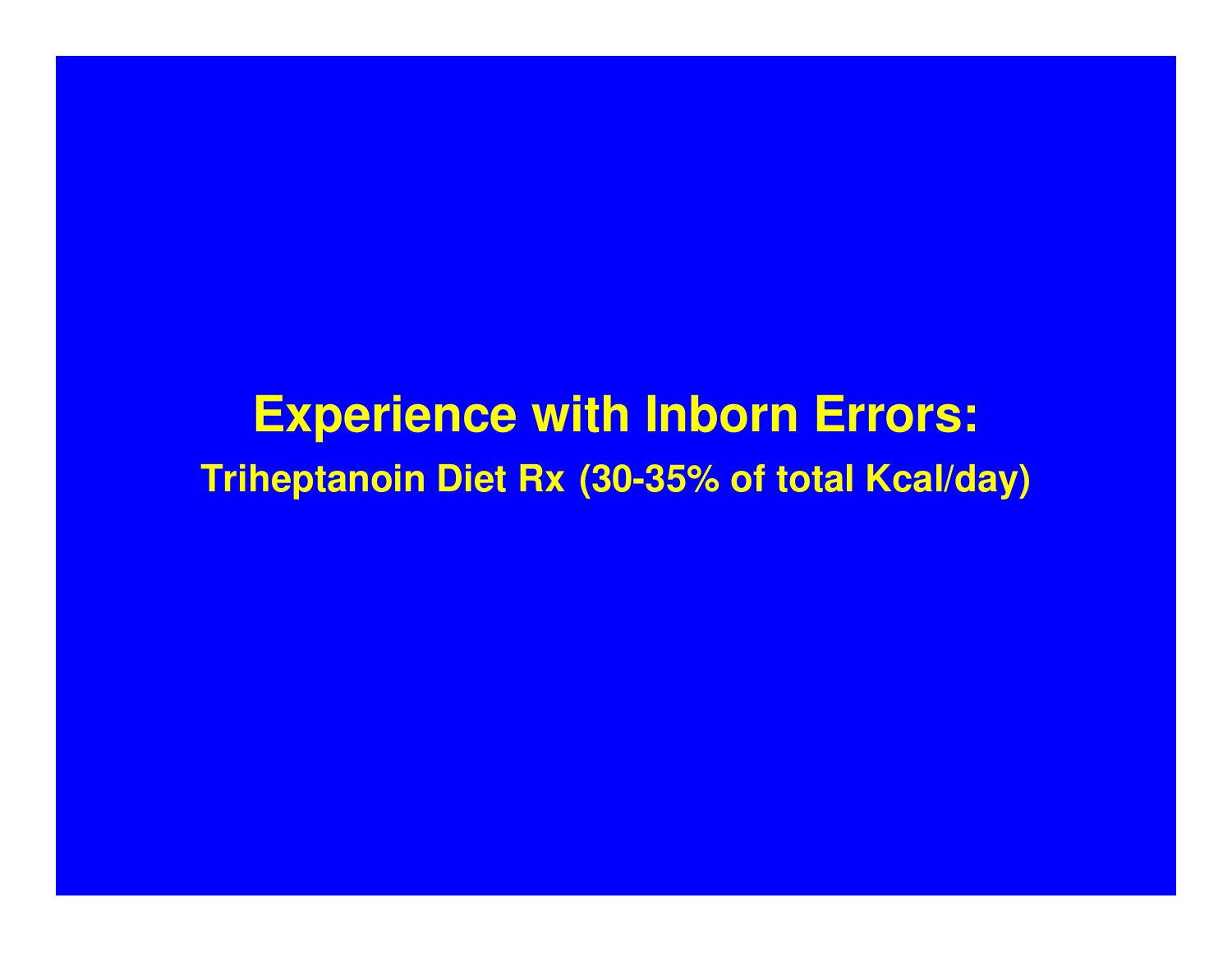#### **CLINICAL SYMPTOMS AND RESULTS OF DIET THERAPY FOR FAT OXIDAT**

|                                                                              |                  | <b>CARDIAC</b>             | <b>RHABDOMY</b> |                      | <b>WEAK/FATIC</b> |                | <b>HYPOGLYCE</b>        |                  | <b>HEPATOMEC</b> |                  | <b>RETINOPAT</b> |                  |
|------------------------------------------------------------------------------|------------------|----------------------------|-----------------|----------------------|-------------------|----------------|-------------------------|------------------|------------------|------------------|------------------|------------------|
| <b>DISORDER (#)*Conv. *C7</b>                                                |                  |                            | Conv. C7        |                      | Conv. C7          |                | Conv. C7                |                  | Conv. C7         |                  | Conv. C7         |                  |
| CPTI(2)                                                                      | $\boldsymbol{0}$ | $\boldsymbol{0}$           | $\mathbf 0$     | $\bf{0}$             | $\overline{2}$    | $\mathbf 0$    | 2 <sup>2</sup>          | $\boldsymbol{0}$ | 2 <sup>1</sup>   | $\boldsymbol{0}$ | $\boldsymbol{0}$ | $\boldsymbol{0}$ |
| CACT (1) intervened $@$ birth - asymptomatic x 7 months- died with rotavirus |                  |                            |                 |                      |                   |                |                         |                  |                  |                  |                  |                  |
| <b>CPT II (7)</b>                                                            | $\blacklozenge$  | $\mathbf 0$                | $6\overline{6}$ | $\blacktriangleleft$ | $\overline{7}$    | $\bf{0}$       | $\overline{\mathbf{4}}$ | $\bf{0}$         | 2 <sup>1</sup>   | $\mathbf 0$      | $\bf{0}$         | $\boldsymbol{0}$ |
| <b>VLCAD (19)</b>                                                            | 8                | $\overline{1}$             | 18              | 10                   | 18                | $3\phantom{a}$ | 11                      | $\mathbf{1}$     | 13               | $\mathbf{1}$     | $\boldsymbol{0}$ | $\boldsymbol{0}$ |
| LCHAD (9)                                                                    | $\mathbf 0$      | $\mathbf 0$                | $\overline{7}$  | $\mathbf{1}$         | 8                 | $\mathbf{1}$   | $\overline{\mathbf{4}}$ | $\boldsymbol{0}$ | $5\phantom{1}$   | $\mathbf{1}$     | $\mathbf{3}$     | $\mathbf{3}$     |
| TFP(5)                                                                       | $\mathbf 1$      | $\boldsymbol{0}$           | $5\overline{)}$ | $\mathbf{3}$         | $5\phantom{1}$    | $\overline{4}$ | $\mathbf{1}$            | $\boldsymbol{0}$ | $\mathbf 1$      | $\boldsymbol{0}$ | $\boldsymbol{0}$ | $\boldsymbol{0}$ |
| "SCAD" (5)                                                                   | $\boldsymbol{0}$ | $\boldsymbol{0}$           | $\mathbf{0}$    | $\mathbf 0$          | $\overline{4}$    | 2 <sup>2</sup> | 2 <sup>2</sup>          | $\mathbf 0$      | $\mathbf{3}$     | $\boldsymbol{0}$ | $\boldsymbol{0}$ | $\boldsymbol{0}$ |
| <b>TOTAL: 48</b>                                                             | <b>10</b>        | $\boldsymbol{\mathcal{U}}$ | 36              | 15                   | 44                | 10             | 24                      | $\mathbf 1$      | <b>26</b>        | $\overline{2}$   | $\boldsymbol{3}$ | $\boldsymbol{3}$ |

*\* CONV* = CONVENTIONAL DIET (MCT AND/OR LOW FAT-HIGE CARBOHPIDANOIN;

*Roe & Mochel, JIMD in press 2006*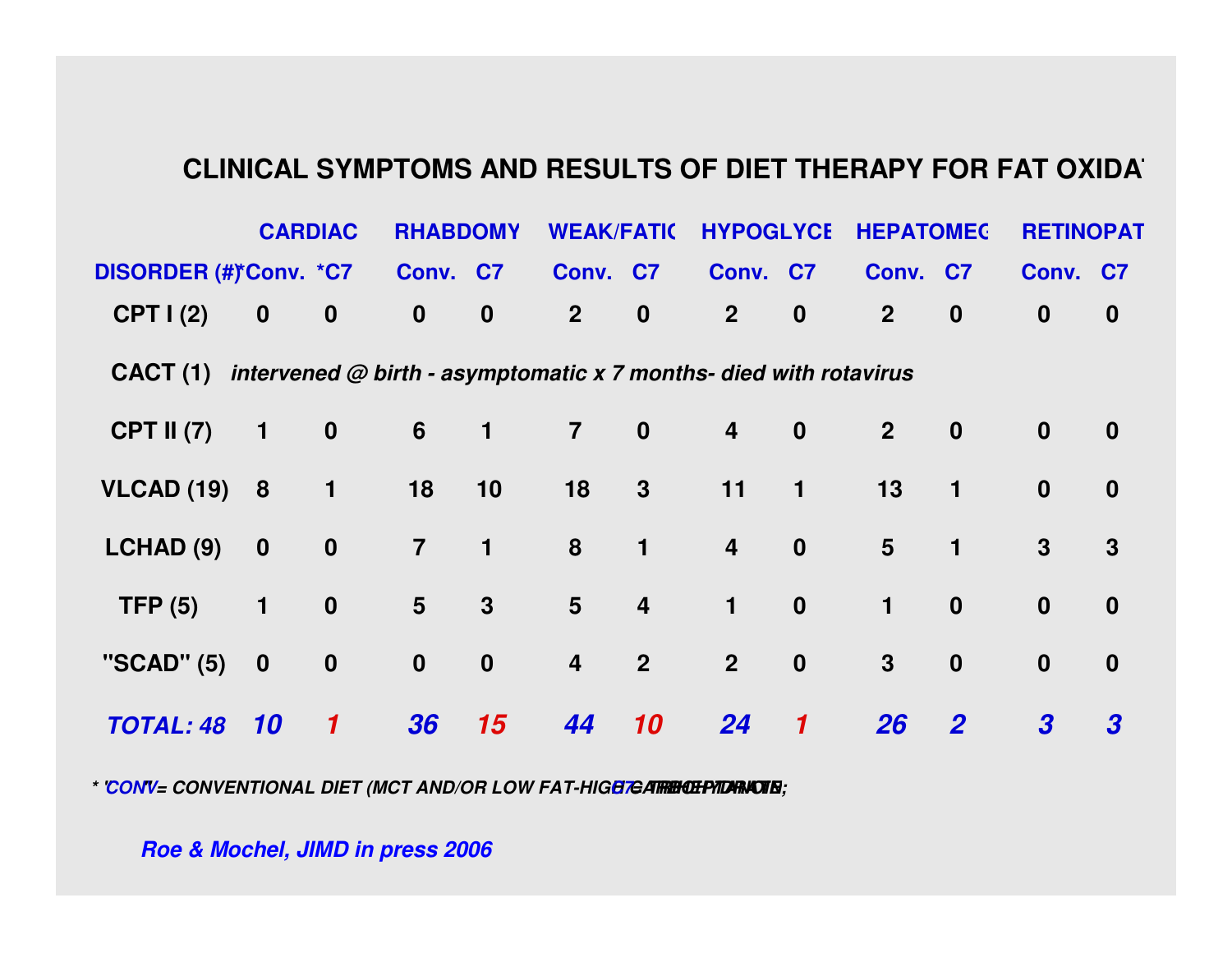#### **Current Comparison of Diets for Fat Oxidation Disorders**

|                    | DIET:            | <i><b>*Conventional</b></i> |                         | <b>Triheptanoin</b>     |                         |                  |                  |
|--------------------|------------------|-----------------------------|-------------------------|-------------------------|-------------------------|------------------|------------------|
| <b>Disorder</b>    | <b>Phenotype</b> | <b>Total</b>                | <b>Dead</b>             | <b>Alive</b>            | <b>Total</b>            | <b>Dead</b>      | <b>Alive</b>     |
|                    |                  |                             |                         |                         |                         |                  |                  |
| <b>CPT I</b>       | Hepatic          | $\overline{\mathbf{4}}$     | $\boldsymbol{0}$        | $\overline{\mathbf{4}}$ | $\overline{2}$          | $\boldsymbol{0}$ | $\overline{2}$   |
|                    |                  |                             |                         |                         |                         |                  |                  |
| <b>CPT II</b>      | <b>infant</b>    | 5                           | $\overline{\mathbf{4}}$ | 1                       | $\boldsymbol{0}$        | $\boldsymbol{0}$ | $\boldsymbol{0}$ |
|                    | adult            | 5                           | $\boldsymbol{0}$        | 5                       | 5                       | $\boldsymbol{0}$ | 5                |
|                    |                  |                             |                         |                         |                         |                  |                  |
| <b>Translocase</b> | infant           | 5                           | 5                       | $\boldsymbol{0}$        | $\mathbf{1}$            | 1                | $\boldsymbol{0}$ |
| <b>VLCAD</b>       | <b>Cardiac</b>   | $\overline{7}$              | 6                       | $\mathbf{1}$            | 8                       | $\boldsymbol{0}$ | 8                |
|                    | <b>Muscle</b>    | $\mathbf{1}$                | $\boldsymbol{0}$        | 1                       | 8                       | $\boldsymbol{0}$ | 8                |
|                    |                  |                             |                         |                         |                         |                  |                  |
| <b>MTP</b>         |                  | $\overline{\mathbf{4}}$     | $\overline{\mathbf{4}}$ | $\boldsymbol{0}$        | $\overline{\mathbf{4}}$ |                  | 3                |
| <b>LCHAD</b>       |                  | 10                          | $\overline{2}$          | 8                       | 8                       | $\boldsymbol{0}$ | 8                |
|                    |                  |                             |                         |                         |                         |                  |                  |
| <b>Total:</b>      |                  | 41                          | 21                      | 20                      | 36                      | $\overline{2}$   | 34               |
|                    |                  |                             |                         |                         |                         |                  |                  |

**\*J.Inherit.Metab Dis. 22: 488-502, 1999.**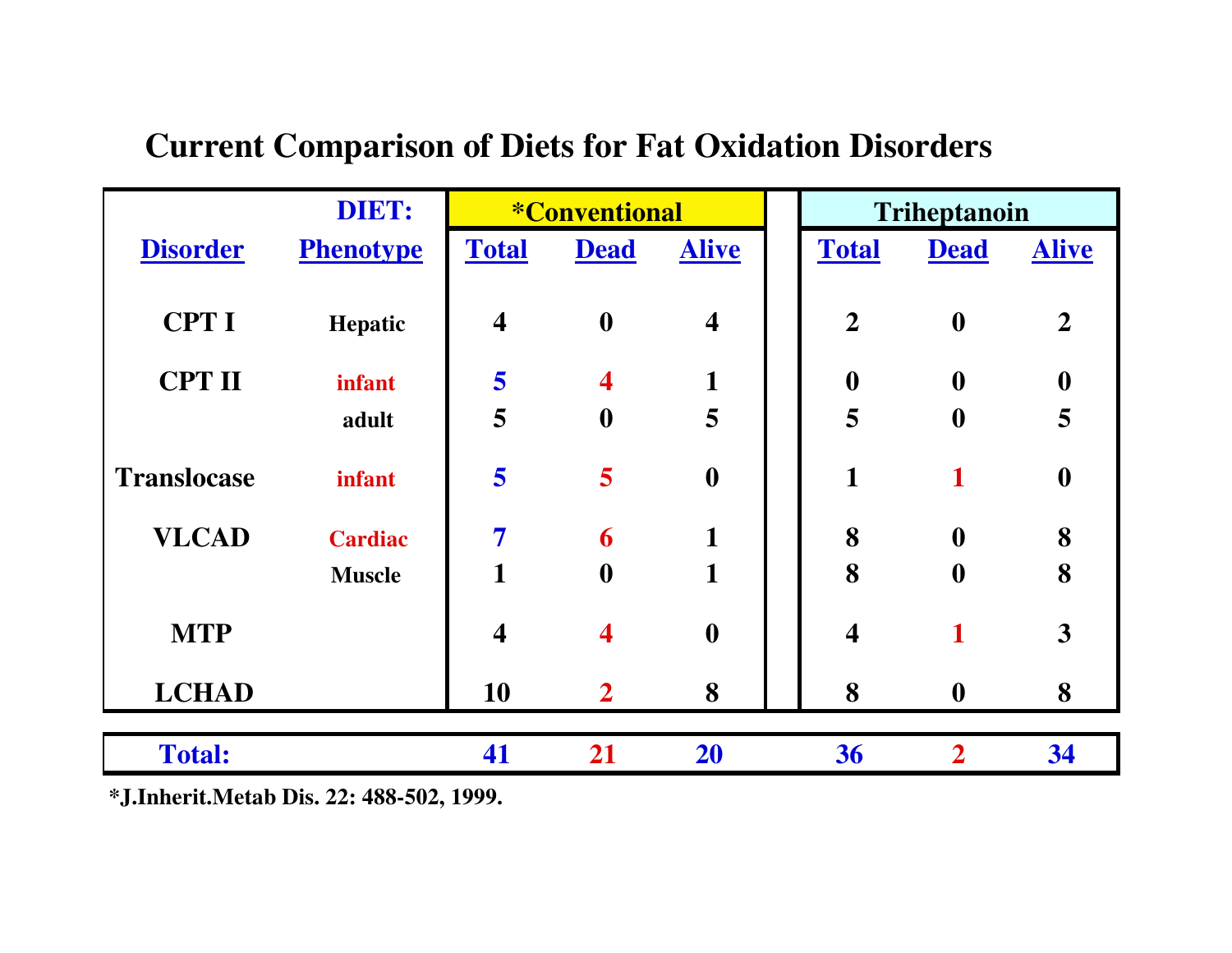## **Pyruvate Carboxylase: Odd-Carbon Therapy Acute Hepatic Failure**



*Mol Gen & Metab 84: 305-312, 2005*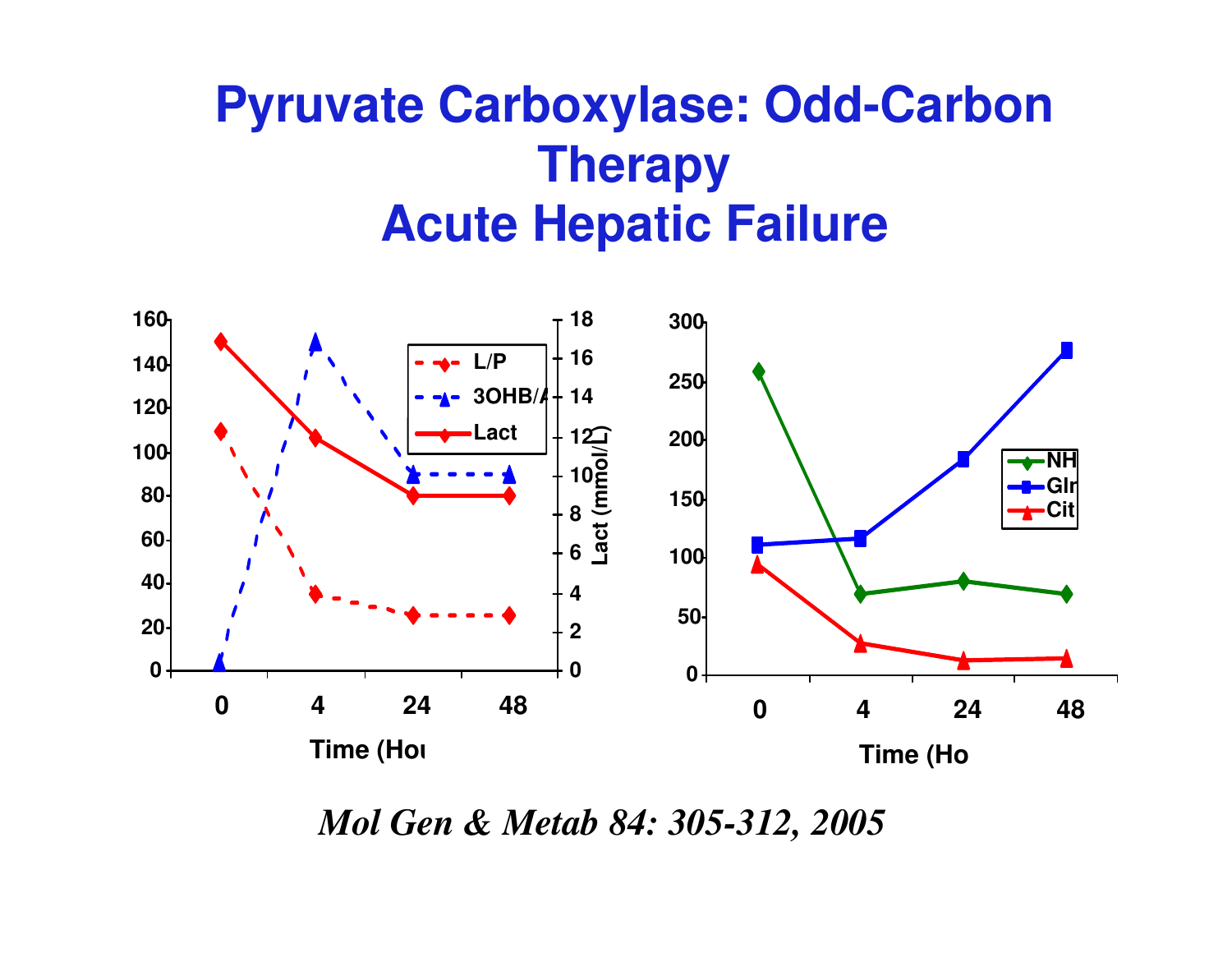## **Clinical Outcome of the Triheptanoin Diet: (Fat Oxidation Disorders)**

*Mortality is reduced (6%) Cardiomyopathy Resolved Attenuation of Rhabdomyolysis Normal Glucose Homeostasis Elimination of Hepatomegaly Improved muscle Strength & endurance Peripheral Neuropathy is unchanged in TFP Retinopathy is unchanged in LCHAD*

Roe & Mochel: JIMD in press June 2006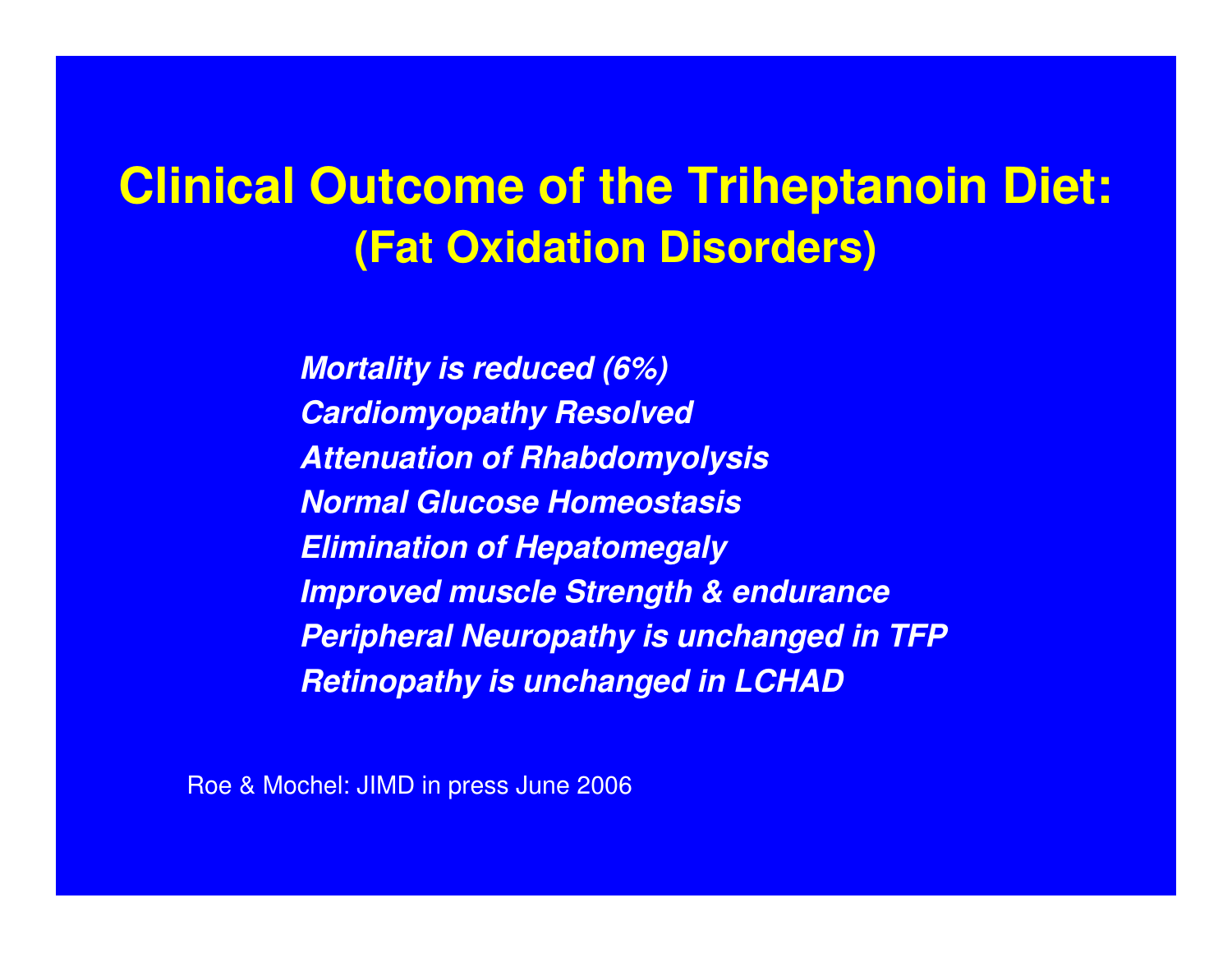### **Conclusions re. Nutrient Sensors & IMD's**

- **Inborn errors due to oxidative defects are treated with diet formulations that restrict the offending precursor and provide a variety of supplements.**
- **An energy deficit of ATP occurs due to incomplete [O] of these nutrients.**
- **AMPK is activated due to an increased AMP:ATP ratio causing increased catabolism & decreased synthesis.**
- **An exogenous** *anaplerotic* **substrate (C7) can provide fuel to the CAC, inactivate AMPK, prevent catabolism, and stimulate synthesis and growth.**
- **The Goal: provide energy and spare endogenous turnover as an alternative (adjunct) to dietary restriction.**
- **Defects involving enzymes critical for C7 [O] can not be treated with C7 (***e.g. MCAD***)**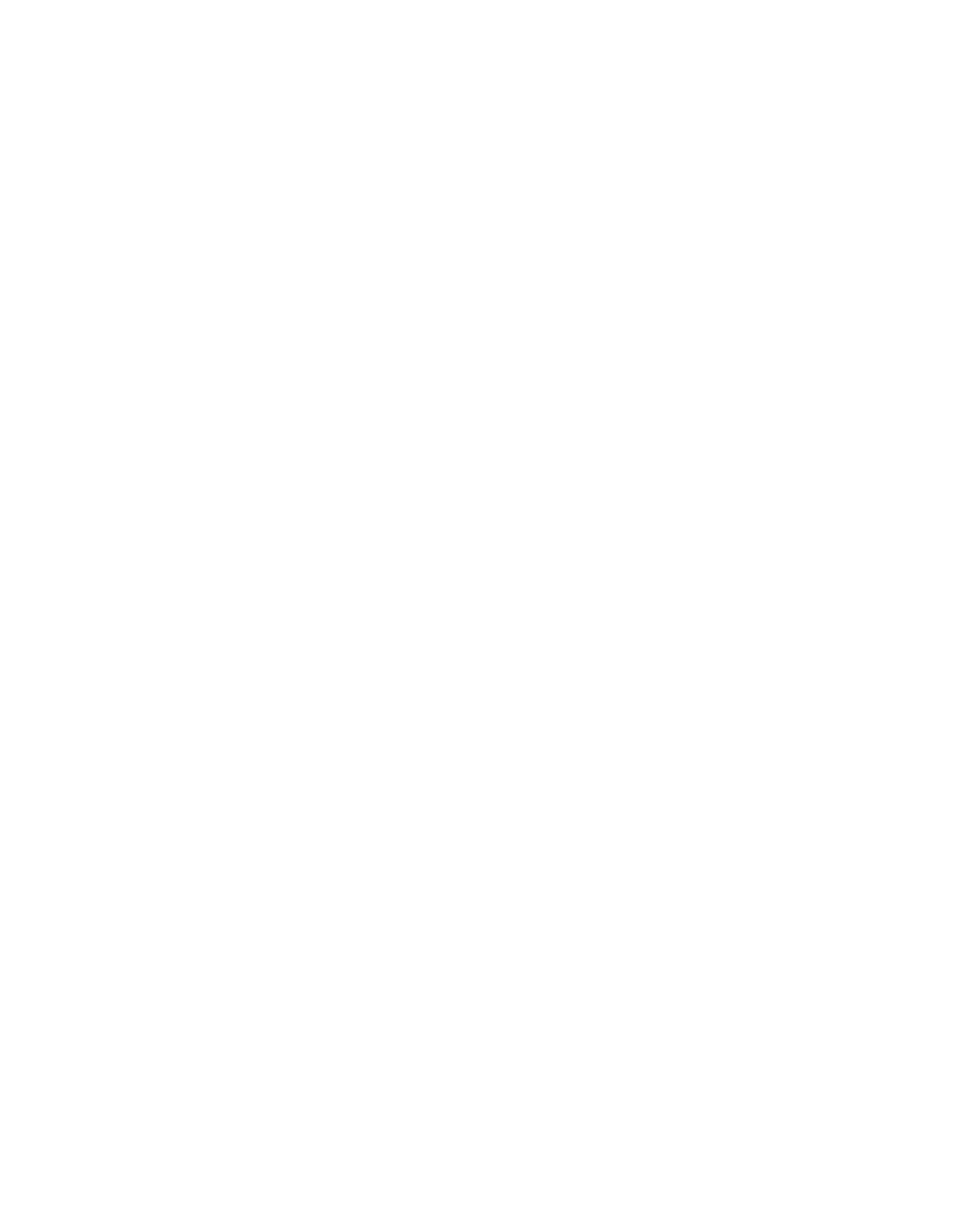# **Contribution of Dietary Fats to Abnormal Metabolites in LC-FOD's in Cultured Skin Cells**

**Charles R. Roe, MD Mary Wallace, RD Brenda Garritson, RD**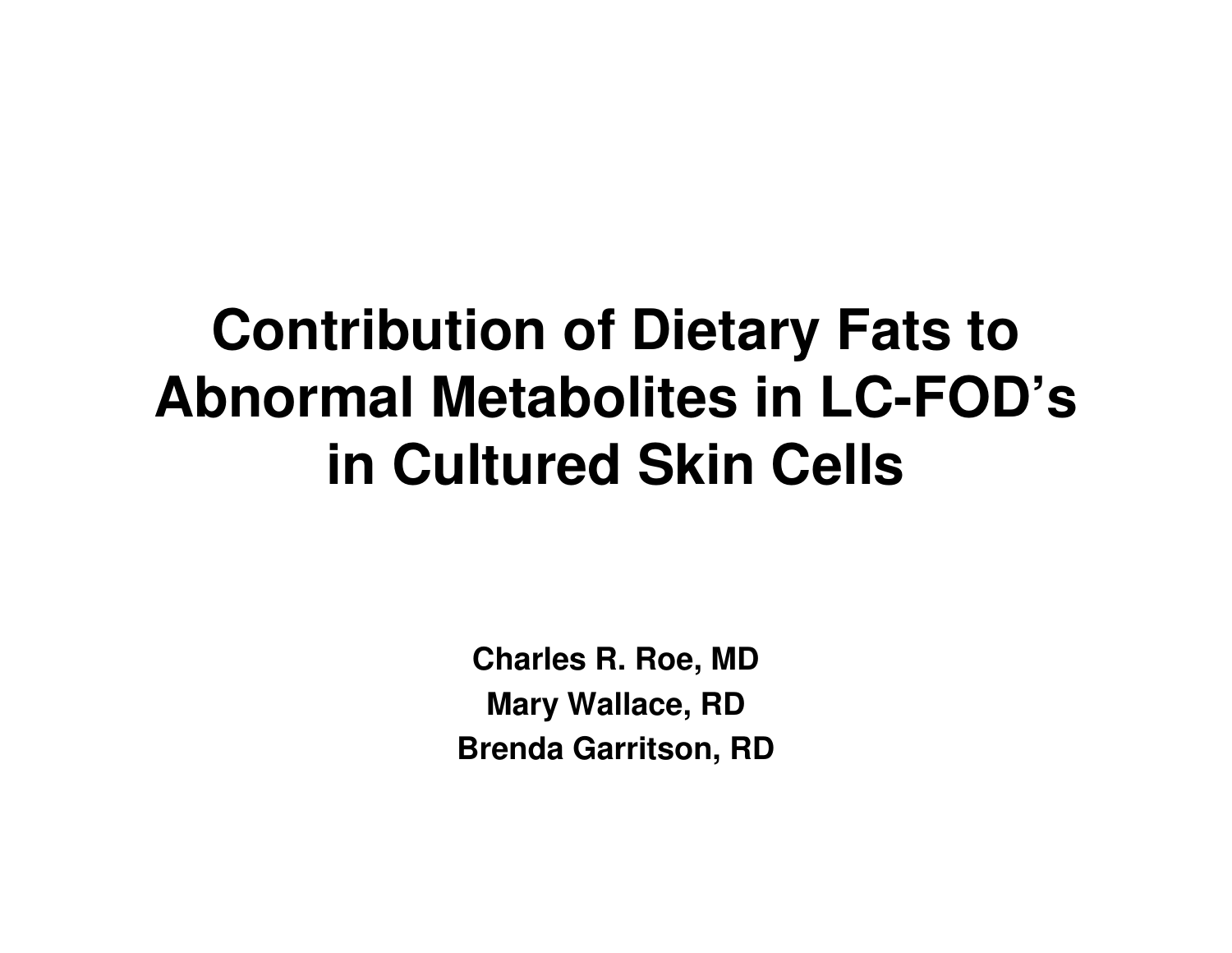|                 |             |                   |       |       | <b>Comparison of Fatty Acid Composition (gm/100 gm)</b> |          |
|-----------------|-------------|-------------------|-------|-------|---------------------------------------------------------|----------|
| <b>OILS</b>     | $C16 + C18$ | C <sub>18:1</sub> | C18:2 | C18:3 | C16+18:0+ C18:2+18                                      |          |
| Canola          | 7.0         | 59.0              | 20.4  | 9.4   | 66.0 gms                                                | 29.8 gms |
| <b>Soy</b>      | 13.9        | 22.6              | 49.4  | 6.6   | <b>33.6 gms</b>                                         | 56.0 gms |
| Corn            | 12.0        | 23.0              | 55.6  | 6.0   | <b>35.0 gms</b>                                         | 61.6 gms |
| <b>Flaxseed</b> | 9.6         | 17.2              | 13.4  | 55.3  | <b>26.8 gms</b>                                         | 68.7 gms |
| <b>Walnut</b>   | 9.0         | 22.2              | 52.9  | 10.4  | <b>31.2 gms</b>                                         | 63.3 gms |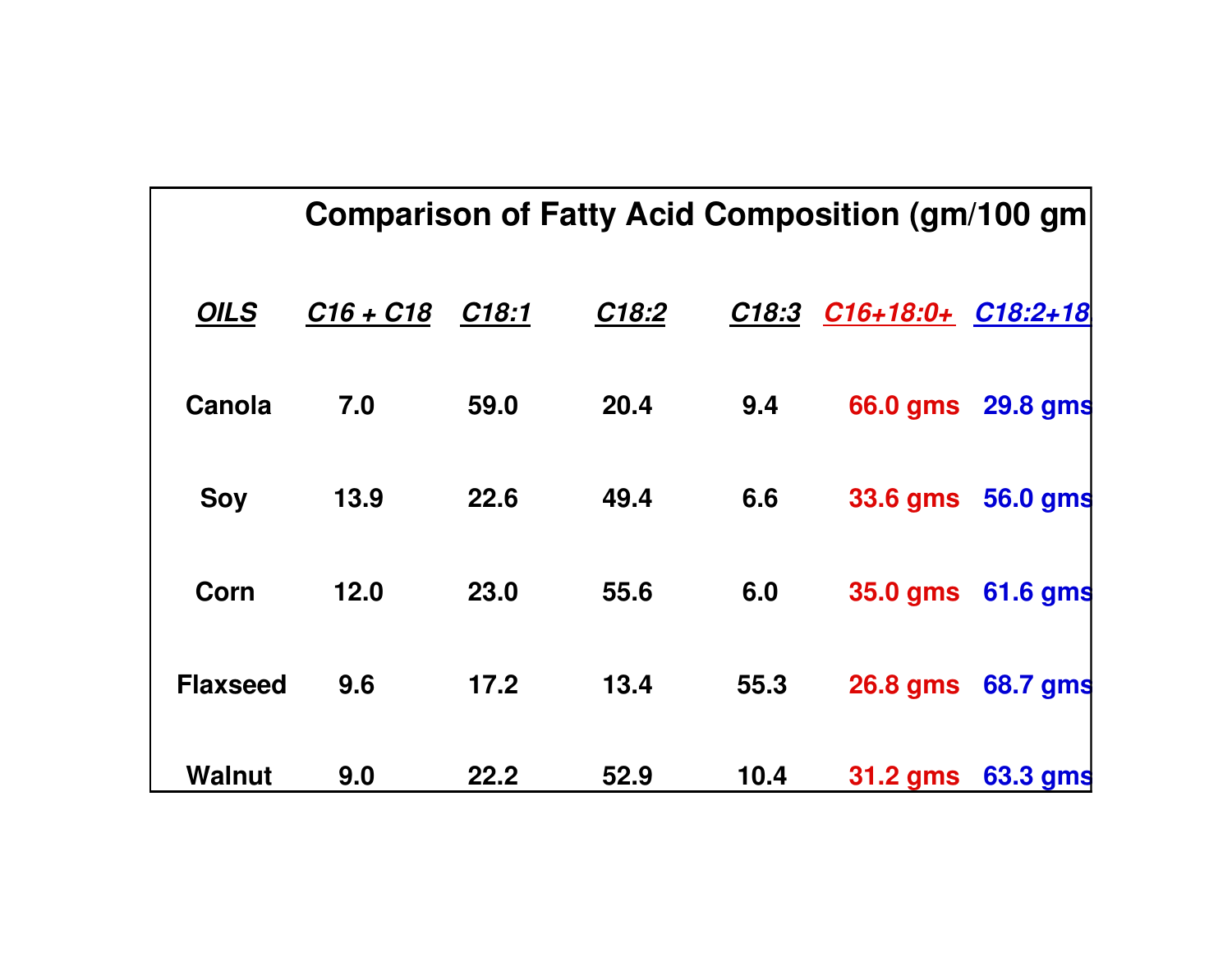### *Contribution of 0.2 mM Fats to Abnormal Metabolites In Cultured Skin Cells*

| Disorder       | <b>Total Metabolites*</b> |
|----------------|---------------------------|
| <b>VLCAD</b>   | 72.30                     |
| TFP            | 25.74                     |
| <b>LCHAD-1</b> | 50.34                     |
| <b>LCHAD-2</b> | 80.31                     |

\* ng/mg Protein/72 Hrs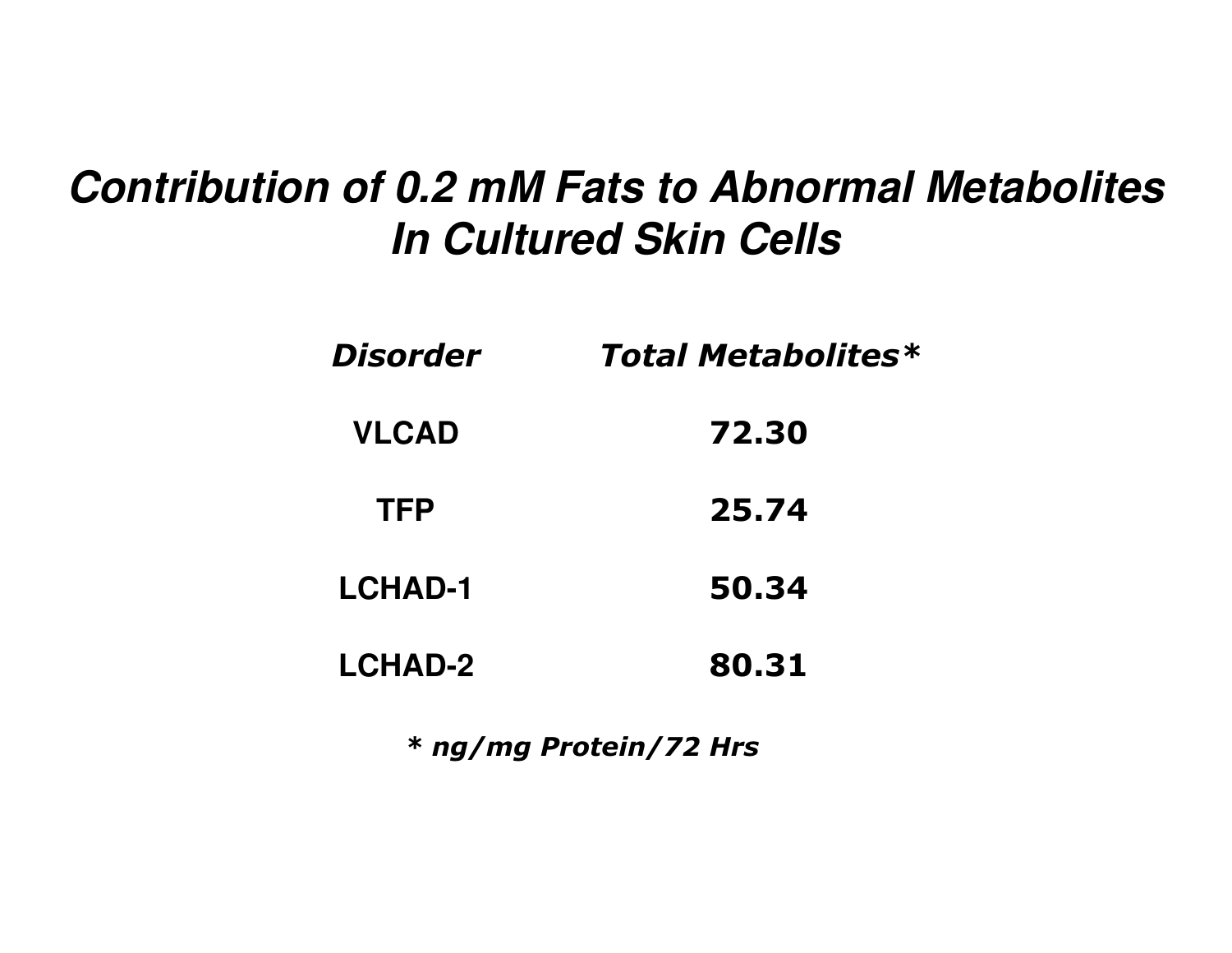### *Abnormal Metabolites produced in Culture from Equal Amounts of Fatty Acids*

*(ng/mg Protein/72 Hrs incubation)*

|                   | <b>VLCAD</b>   |                         |                    | <b>TRIFUNCTIONAL PROTEIN</b> |                         |
|-------------------|----------------|-------------------------|--------------------|------------------------------|-------------------------|
| Fat               |                | ng/mgProt% Total Met:   | Fat                |                              | ng/mgProt % Total Mets  |
| C <sub>16</sub>   | 41.03          | 56.7%                   | C <sub>16</sub>    | 12.69                        | 56.3%                   |
| C <sub>18:1</sub> | 16.42          | 22.7%                   | C18:1              | 5.92                         | 26.2%                   |
| C18:2             | 11.31          | 15.6%                   | C <sub>18</sub> :2 | 3.18                         | 14.1%                   |
| C <sub>18.3</sub> | 3.54           | 4.9%                    | C <sub>18.3</sub>  | 0.77                         | 3.4%                    |
| Total:            | 72.30          |                         | <b>Total:</b>      | 22.56                        |                         |
|                   | <b>LCHAD-1</b> |                         |                    | <b>LCHAD-2</b>               |                         |
| Fat               |                | ng/ml/72hr % Total Mets | Fat                |                              | ng/ml/72hr % Total Mets |
| C <sub>16</sub>   | 17.85          | 46.2%                   | C <sub>16</sub>    | 33.01                        | 51.1%                   |
| C18:1             | 16.76          | 43.4%                   | C18:1              | 27.57                        | 42.7%                   |
| C18:2             | 2.98           | 7.7%                    | C <sub>18</sub> :2 | 2.90                         | 4.5%                    |
| C18.3             | 1.03           | 2.7%                    | C <sub>18.3</sub>  | 1.15                         | 1.8%                    |
| <b>Total:</b>     | 38.62          |                         | <b>Total:</b>      | 64.63                        |                         |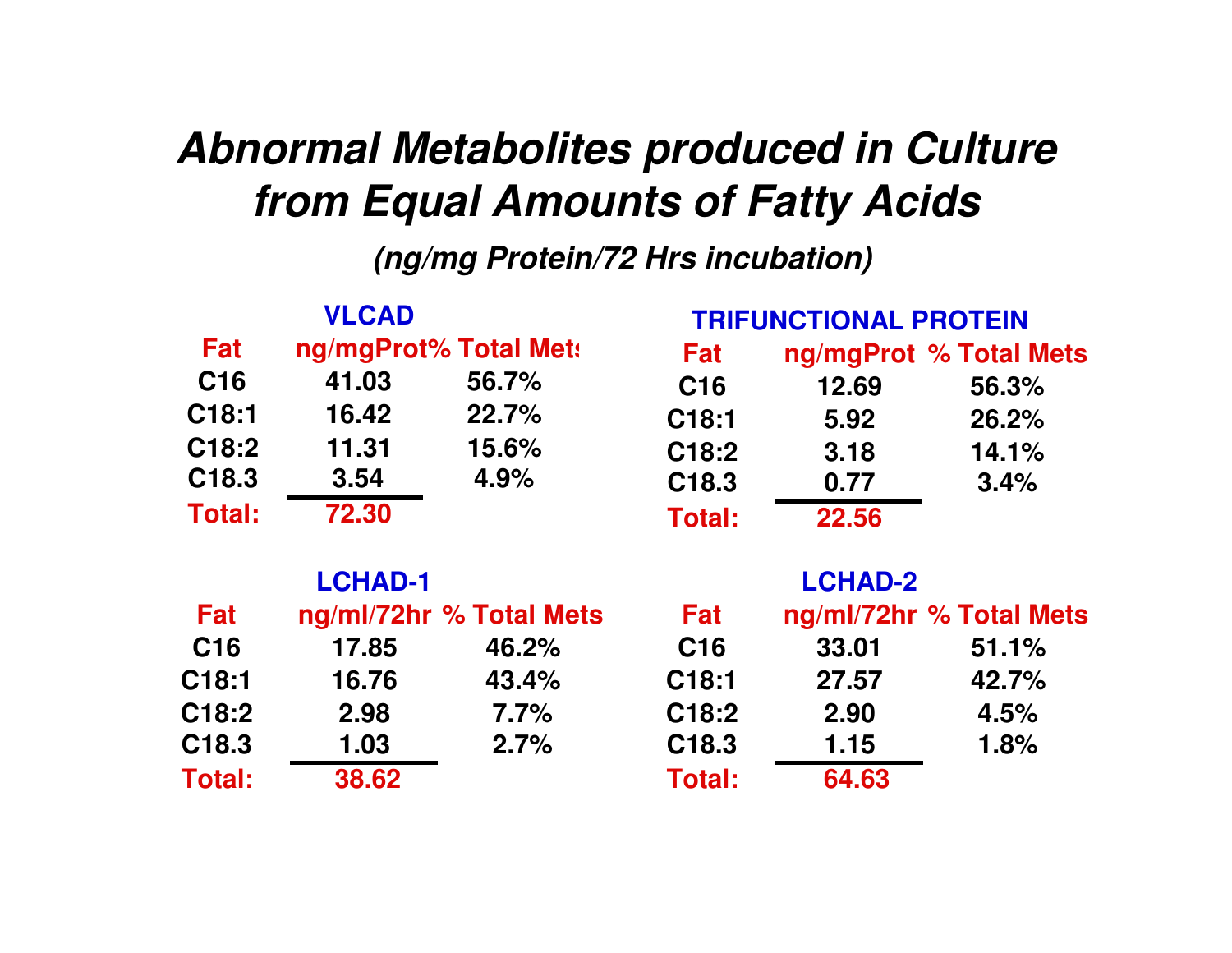### *Abnormal Hydroxy-Metabolites produced in Culture from Equal Amounts of Fatty Acids (ng/mg Protein/72 Hrs incubation)*

| <b>VLCAD</b>               |                  |                                  | <b>TRIFUNCTIONAL PROTEIN</b>     |                |                                  |  |  |
|----------------------------|------------------|----------------------------------|----------------------------------|----------------|----------------------------------|--|--|
| <b>HYDROXYS ng/ml/72hr</b> |                  |                                  | HYDROXYS ng/ml/72hr % Total Mets |                |                                  |  |  |
| <b>C16-OH</b>              | 0                |                                  | <b>C16-OH</b>                    | 1.09           | 34.3%                            |  |  |
| C18:1-OH                   | 0                |                                  | <b>C18:1-OH</b>                  | 1.00           | 31.4%                            |  |  |
| C18:2-OH                   | $\boldsymbol{0}$ |                                  | C18:2-OH                         | 0.75           | 23.6%                            |  |  |
| C18:3-OH                   | $\boldsymbol{0}$ |                                  | C18:3-OH                         | 0.34           | 10.7%                            |  |  |
| Total:                     | $\mathbf{0}$     |                                  | Total:                           | 3.18           |                                  |  |  |
|                            | <b>LCHAD-1</b>   |                                  |                                  | <b>LCHAD-2</b> |                                  |  |  |
|                            |                  | HYDROXYS ng/ml/72hr % Total Mets |                                  |                | HYDROXYS ng/ml/72hr % Total Mets |  |  |
| <b>C16-OH</b>              | 4.01             | 34.2%                            | <b>C16-OH</b>                    | 7.23           | 46.1%                            |  |  |
| C18:1-OH                   | 5.81             | 49.6%                            | C18:1-OH                         | 6.80           | 43.4%                            |  |  |
| C18:2-OH                   | 1.47             | 12.5%                            | C18:2-OH                         | 1.03           | 6.6%                             |  |  |
| C18:3-OH                   | 0.43             | 3.7%                             | C18:3-OH                         | 0.62           | 3.9%                             |  |  |
| Total:                     | 11.72            |                                  | Total:                           | 15.68          |                                  |  |  |